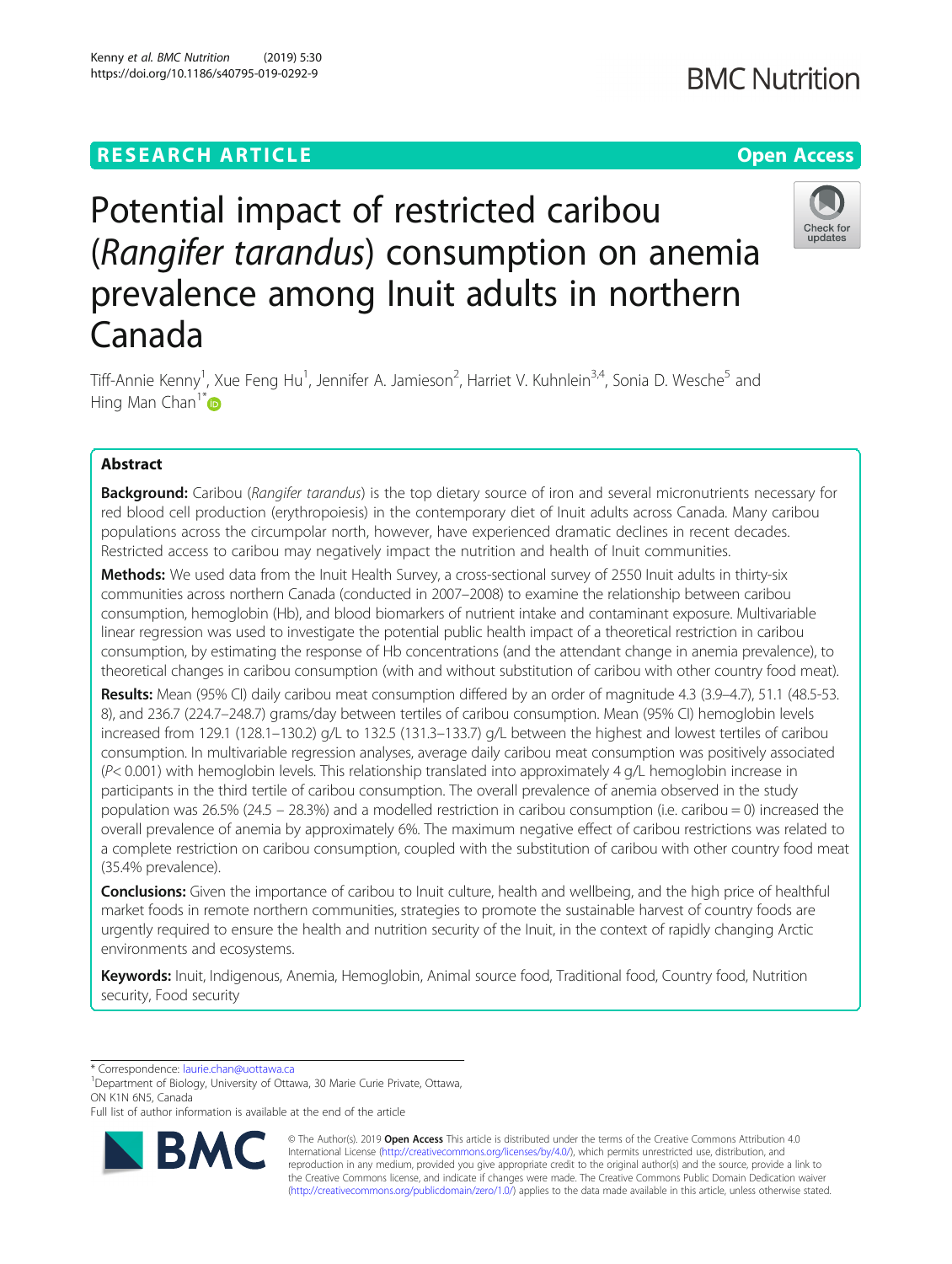# Background

Anemia is a major international health issue affecting an estimated 1.62 billion people globally (95% CI: 1.50–1.74 billion), almost a quarter (24.8%) of the world's total population [[1\]](#page-9-0). Moreover, anemia is disproportionately represented in people of lower socioeconomic strata [\[2](#page-9-0)], and Indigenous Peoples in various global regions [\[3](#page-9-0)]. Among Inuit (Arctic Indigenous People) in northern Canada, the prevalence of anemia is several times higher than the average prevalence documented in many developed countries (approximately 8%) [\[4](#page-9-0)], and corresponds to a moderate (25–30% prevalence) to severe (40–43% prevalence) public health problem [[5](#page-9-0)–[7\]](#page-9-0).

Approximately half of all cases of anemia on a global scale are assumed to be caused by dietary iron deficiency, related to inadequate iron intake, poor iron bioavailability, high iron needs, or high loss of iron [\[8](#page-9-0)]. However, the etiology of anemia is multifactorial and context-specific (e.g. population, region, and general environmental), with nutrient deficiencies, malaria, infections, inflammatory disorders, blood disorders, and low socioeconomic status, counted among its most frequent causes [[8\]](#page-9-0).

The declining consumption of country foods (i.e. wild foods harvested by Inuit using cultural knowledge, and traditional practices) may place Inuit at increased risk for both iron deficiency and anemia [\[9](#page-9-0)]. Country foods obtained from hunting, fishing, and trapping, remain fundamental to the Inuit food system, despite rapid sociocultural and economic changes in Inuit communities over the last several decades [\[10\]](#page-9-0). While Inuit harvest and consume a diversity of local species (including both plant, and animal species) for culture and subsistence, dietary studies show that caribou (Rangifer tarandus) generally represents the most frequently, and abundantly, consumed country food [[11,](#page-10-0) [12\]](#page-10-0). Over 90 % of participants in the Inuit Health Survey reported consuming caribou over the previous year, with a mean annual consumption of 29.6–122.8 kg of caribou per person, according to sex, and region [[12](#page-10-0)]. Caribou is also the number one source of iron (up to 36.5% of total population iron intake) and several micronutrients (including zinc, copper, vitamin  $B_6$ , and vitamin  $B_{12}$ ) involved in erythropoiesis reported in contemporary Inuit diets [\[11,](#page-10-0) [13\]](#page-10-0).

Many caribou populations across the circumpolar north, however, have experienced dramatic declines (70–97%) in recent decades [\[14](#page-10-0)–[17](#page-10-0)], prompting restrictions on Inuit subsistence harvest in several regions of the Canadian north [\[11\]](#page-10-0). While Inuit have long adapted to fluctuating cycles of species abundance and migration patterns, the declining use of country foods – which may be related to, or exacerbated by, species declines – may place communities at increased risk of food insecurity and public health issues. Barriers to country food harvest and consumption, whether through species decline (i.e. availability), harvest regulations (i.e. accessibility), and/or other sociocultural, economic and environmental factors that restrict availability and access, are of concern to human health, including (but not limited to) food security and the decline of critical nutrients in the diet. Although many nutrients (e.g. protein) may be provisioned from consumption of alternate country food species [\[18](#page-10-0)–[20](#page-10-0)] and/or healthful market foods, certain micronutrients may be limitedly available and/or "unaffordable" in the northern food supply [[21](#page-10-0)]. For instance, when caribou is substituted for other country food species (e.g. muskox (Ovibos moschatus)), intake of zinc, and in some cases iron and vitamin D, is markedly reduced [\[19\]](#page-10-0). Furthermore, the high price of animal-source foods in remote northern community stores, may favour the substitution of caribou with lower-cost high-energy density but low nutrient-density foods such as starches and simple carbohydrates [[21](#page-10-0)].

The human health impacts of wildlife declines and harvest restrictions among Arctic Indigenous Peoples are unknown. The goal of this research is to examine the potential human health impact of restricted caribou consumption for Inuit adults in northern Canada. As caribou is a major source of nutrients important in the prevention of anemia, the specific objectives of this research are to: (i) examine the relationship between caribou consumption, hemoglobin (Hb), and blood biomarkers of nutrient status and contaminant exposure; and (ii) examine the theoretical public health impact of restricted caribou consumption, by modelling the response of Hb to caribou intake using multivariable regression. We hypothesize that caribou consumption is positively associated with blood Hb concentrations; thus, restricting caribou intake will lead to an increased prevalence of anemia in the study population.

# **Methods**

# Survey design, study setting, and participants

Dietary data and blood biomarkers were derived from the 2007–8 International Polar Year (IPY) Inuit Health survey (IHS), a cross sectional health survey of Inuit adults (men and non-pregnant women) residing across three regions of northern Canada (Nunatsiavut, Nunavut, and the ISR; Fig. [1\)](#page-2-0). Detailed methodology for the IHS, including the participatory survey design, has been reported elsewhere [[22](#page-10-0)]. The survey took place between the late summer and fall of 2007 and 2008 in thirty-six communities (latitude of 54°10′N to 76°25′N) spanning the three Inuit regions. Households ( $n = 2796$ ) in each community were selected to participate through a stratified random sampling design and, ultimately, 68% (1901) agreed to participate. All non-pregnant Inuit adults (18 years and older) from the households were eligible to participate in the survey. A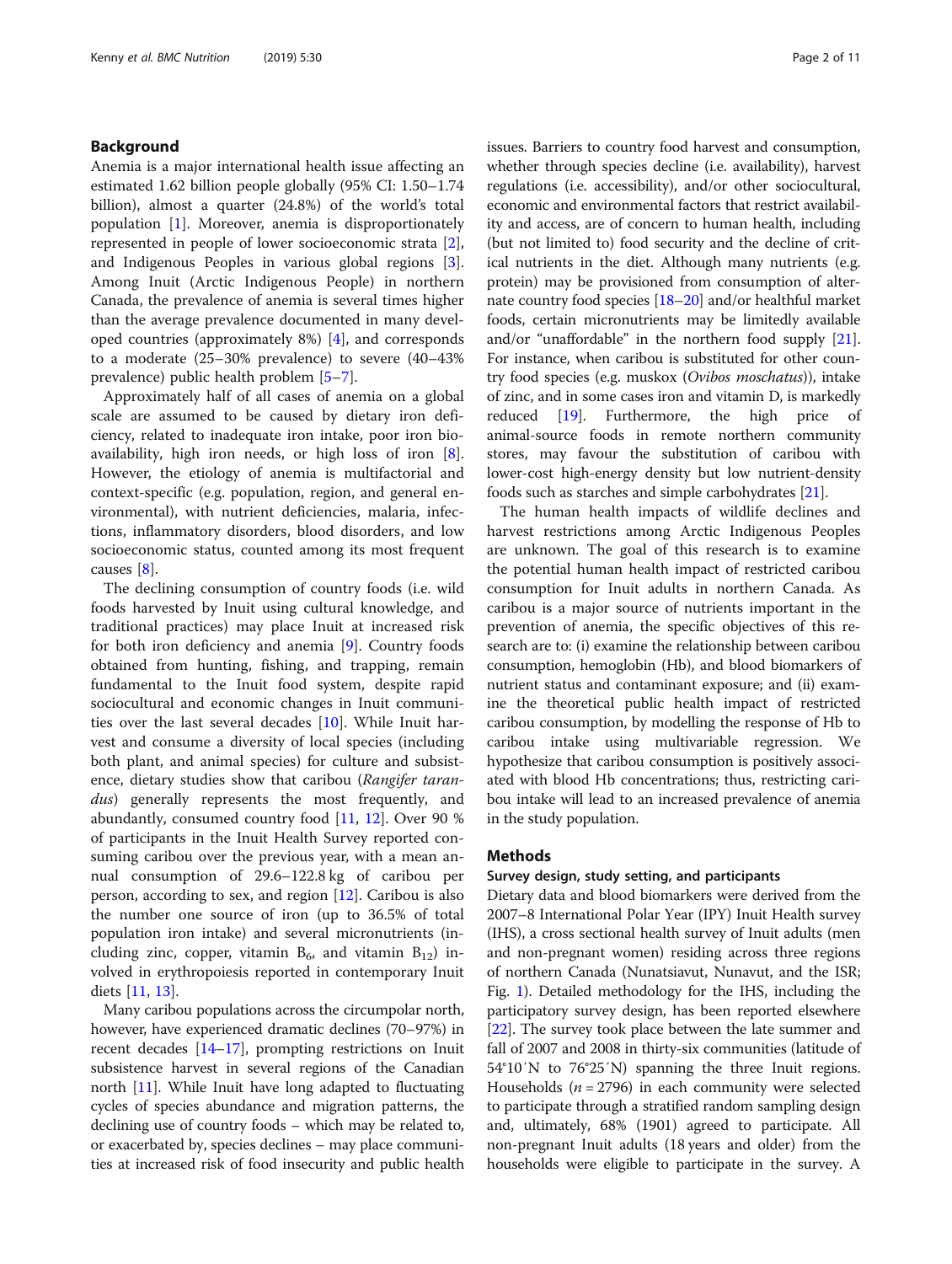<span id="page-2-0"></span>

Fig. 1 Map of the participating Inuit regions of the 2007-8 Inuit Health Survey. Nunavut is comprised of the Kitikmeot, Kivalliq and Qikiqtaaluk regions

total of 2595 self-identified Inuit adults agreed to participate in the IHS, among whom 2169 completed the individual questionnaire and provided blood samples (overall response rate = 83.6%). The sample size was consistent with the 2000 individuals needed to provide statistical power, meet international sample size requirement, and be representative of the total estimated adult population (17,726) in the 3 survey regions at the time of the survey [[22](#page-10-0)]. Informed consent was obtained from all participants. Ethical approval for the IHS was granted by McGill University (Faculty of Medicine Institutional Review Board) and scientific Research Licenses were obtained, where necessary, from northern research institutions (the Aurora Research Institute (Northwest Territories) and (Qaujisaqtulirijikkut (NU)). The University of Ottawa (Health Sciences and Science Research Ethics Board, file number H05–15-16), granted ethics approval for secondary analysis of the data.

# Dietary assessment

Dietary assessments were conducted in-person, by trained interviewers, in English and Inuit Languages. A

semi-quantitative food frequency questionnaire (FFQ) was administered to estimate the frequency (number of times per day, week, and month) and usual serving size of each country food item (species, and in some cases, distinct parts such as organs and fat) consumed during the previous year, both in and out of harvest season. The FFQ was developed with input from the IHS steeringcommittees, based on a revised version of the Centre for Indigenous People's Nutrition and Environment's Inuit traditional FFQ. Average (annual average) daily consumption (grams per day, g/d) was calculated for each participant as the product of daily intake frequency and serving size, adjusted for seasonality, according to wildlife harvest calendars. Consumption results were truncated at the 90th percentile to correct for unrealistic reporting. Average daily caribou meat consumption  $(g/d)$ was calculated for each participant as the sum of caribou (raw) meat, and caribou dry meat.

Caribou dry meat was converted to fresh weight by correcting for the moisture content differential between raw and dried caribou meat (0.73 and 0.27%, respectively [[23\]](#page-10-0)). Total meat from all other country food species,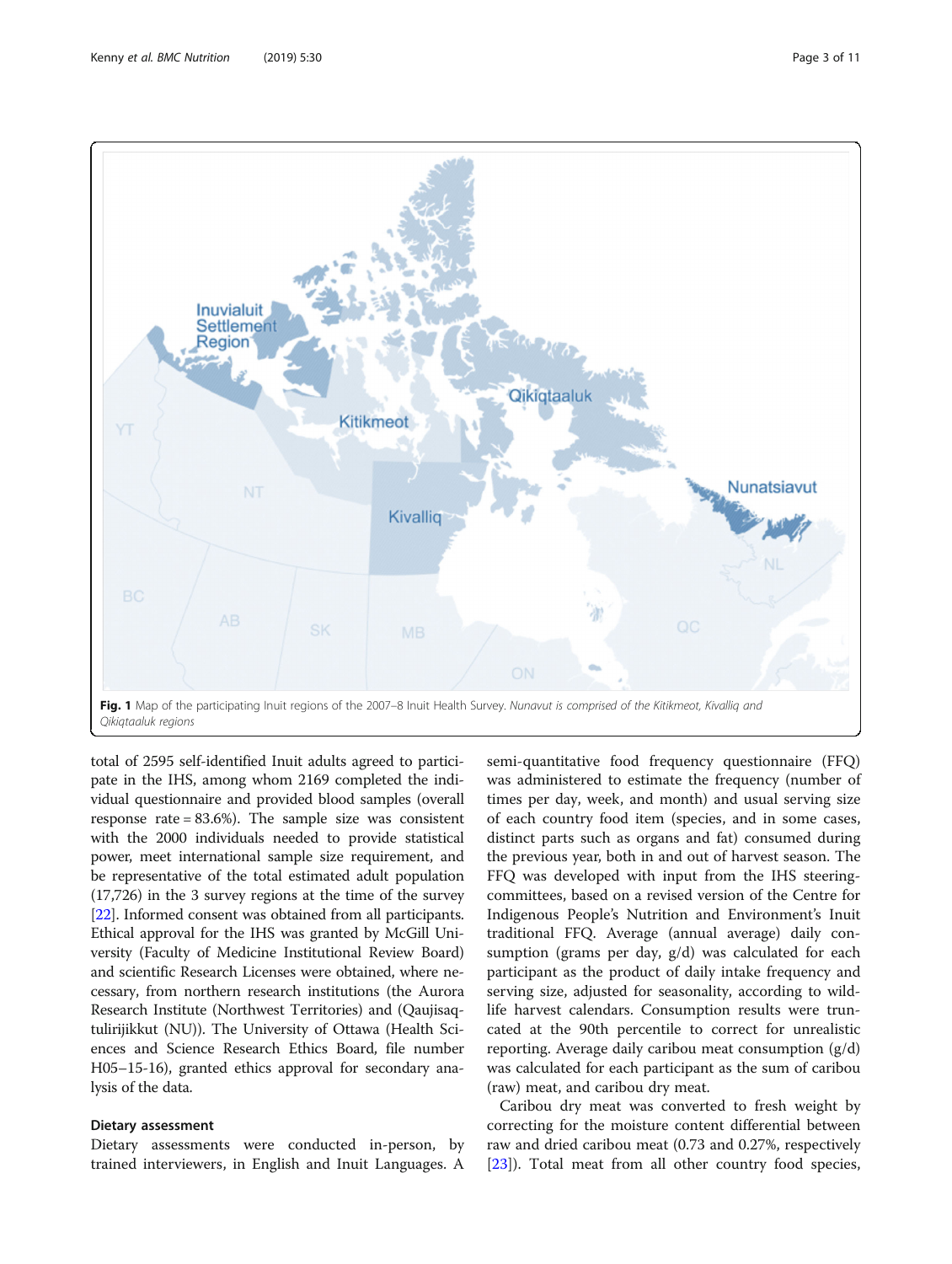including meat from both terrestrial mammals (e.g. muskox meat) and marine mammals (e.g. ringed seal meat), was summed as "total other country food meat" and included as a model covariate.

# Biochemical assessment

As described in greater detail elsewhere [\[6](#page-9-0), [24](#page-10-0), [25](#page-10-0)], blood biomarkers of nutrient status and contaminant exposure were quantified from fasting (8–16 h preceding the interview) venous blood samples. Blood samples were collected by certified nurses in vacutainer tubes with clot activator and polymer gel for serum separation (Becton Dickinson), or EDTA-coated vacutainers for whole blood hematology. Hb from venous blood samples (morning participants) and blood drops from a finger prick (afternoon participants) was determined using the azide methemoglobin method with a HemoCue 201+ portable photometer (HemoCue; Lake Forest, California). Serum ferritin (SF) and high-sensitivity C-reactive protein (hs-CRP) were quantified by automated chemiluminescence assay (Liaison Ferritin; Diasorin, Italy) and by auto-analyzer (Beckman Coulter; Brea, California), respectively [[6\]](#page-9-0). Soluble transferrin receptor (sTfR) levels were determined by ELISA (R&D Systems; Minneapolis, Minnesota) for a subsample of the population  $(n =$ 1039). Helicobacter pylori (H. pylori) seropositivity was ascertained from detection of serum IgG antibodies against H. pylori by Immunoenzymatic methods (Calbiotech) at the Montreal General Hospital. Serum 25(OH)D was quantified using the LIAISON total 25(OH)D assay (DiaSorin) at McGill University (detection limit of 0.5 mg/L) as described elsewhere [[26\]](#page-10-0). Fatty acid composition was measured from 200 mL of red blood cells (RBC) stored in 200 mL of a 1:1 solution of methanol and distilled water plus 8.4 mg BHT (Becton Dickinson) based on RBC membranes by Lipid Analytical Laboratories (University of Guelph Research Park). RBC phospholipid FA analyses were expressed as a percentage of total FAs weight. Selenium, mercury, cadmium and lead were quantified in whole blood by an inductively coupled plasma–mass spectrometer (Elan DRC II (Perkin-Elmer SCIEX) for selenium, mercury and cadmium; ELAN 6000 (Perkin-Elmer SCIEX) for Pb) at the Laboratoire de Toxicologie, Institut national de santé publique, (Québec, QC) [\[25,](#page-10-0) [27\]](#page-10-0).

#### Anemia classification

Anemia was classified according to the World Health Organization (WHO) [\[2](#page-9-0)] Hb cutoff values of 130 g/L for men and 120 g/L for non-pregnant women. Cutoff values were adjusted downward  $(-0.3 \text{ g/L})$  for current cigarette smokers [\[2](#page-9-0)].

# Covariates

Model covariates are summarized in Table [1](#page-4-0), including demographic (age, sex, region) and socioeconomic characteristics (e.g. education (post-secondary education), income (> CAD \$ 40,000), smoking (current smoker), as well as other factors known or suspected to be involved in the development of anemia among Inuit adults (e.g. consumption of country food meat (non-caribou)), food insecurity and *H. pylori* seropositivity  $[24]$  $[24]$ . Food security status was assed using a modified version of the United States Department of Agriculture (USDA) Food Security Survey Module) [\[28\]](#page-10-0); food insecurity was classified based on two or more affirmative responses on the 10-item adult scale as recommended by Health Canada [\[29\]](#page-10-0).

# Statistical analysis

Demographic characteristics, country food consumption, and blood biomarkers were described using descriptive statistics (mean (95% CI)). Participants were stratified into tertiles based on average daily caribou consumption (g/day) and multiple comparisons, (with Bonferroni correction) were used to compare means between tertiles. Multivariable linear regression [\[30](#page-10-0)] was used to test the hypothesis that caribou consumption was positively associated with blood Hb concentrations. Model covariates (Table [1\)](#page-4-0) were selected a priori based on known, or suspected relationships to Hb in the Inuit population. When necessary, model parameters were logarithmically (ln) transformed to improve normality of the respective distributions. Significance was set at  $\alpha = 5\%$  for all statistical tests. All statistical analyses were performed with Stata SE® (version 14; StataCorp LP, College Station, Texas).

We investigated the potential human health impact of a theoretical restriction in caribou consumption, by estimating the response of Hb levels to changes in caribou consumption using the multivariable model described above  $[31]$  $[31]$ . The population change in anemia prevalence was estimated by subtracting the expected impact of restricted caribou consumptions from baseline Hb concentrations observed in study population. Four scenarios were formulated to evaluate the impact of different levels of restricted caribou consumption and possible adaptation options. Scenario 1 represented a complete restriction on caribou consumption (i.e. caribou intake = 0). Scenario 2 represented a complete restriction on caribou consumption, and substituted caribou meat with the equivalent weight of other country food meat. Finally, scenarios 3 and 4 represented a fifty-percent reduction in caribou consumption, considering both no substitution of caribou meat (scenario 3), and replacing caribou with intake of other country food meat (scenario 4).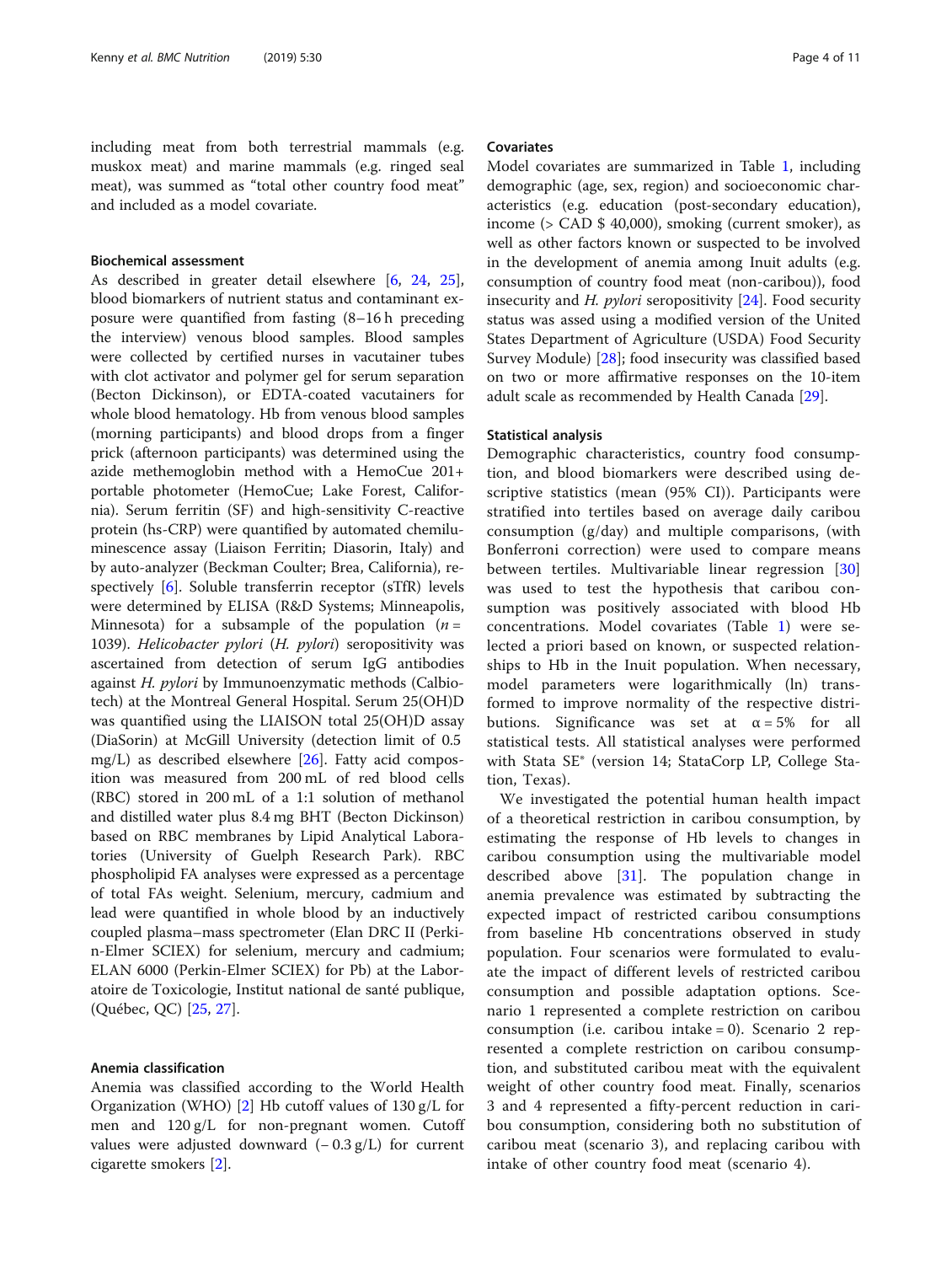<span id="page-4-0"></span>Table 1 Demographic, lifestyle, and socioeconomic characteristics according to tertiles of caribou consumption: IPY 2007–2008 Inuit Health Survey

|                                 | Tertiles of caribou consumption <sup>1</sup> |         |                    |        |                    |                |  |  |  |
|---------------------------------|----------------------------------------------|---------|--------------------|--------|--------------------|----------------|--|--|--|
| Participant characteristics     | Tertile 1                                    |         | Tertile 2          |        | Tertile 3          |                |  |  |  |
|                                 | Mean /n                                      | $SD/$ % | Mean/n             | SD / % | Mean/n             | SD / %         |  |  |  |
| Age (year)                      | 43                                           | 15      | 41                 | 14     | 41                 | 15             |  |  |  |
| Female (%)                      | 491                                          | 67      | 437*               | 60     | $402$ <sup>*</sup> | 56             |  |  |  |
| Kivalliq (Nunavut)              | 138                                          | 24      | 137                | 24     | $288^*$            | 51             |  |  |  |
| Qikiqtaaluk (Nunavut)           | 355                                          | 49      | $235*$             | 32     | $139*$             | 19             |  |  |  |
| Kitikmeot (Nunavut)             | 46                                           | 13      | $118*$             | 33     | $196*$             | 54             |  |  |  |
| Inuvialuit Settlement Region    | 100                                          | 37      | 110                | 41     | $57^*$             | 21             |  |  |  |
| Nunatsiavut                     | 86                                           | 34      | $125*$             | 49     | $45^*$             | 18             |  |  |  |
| Post-secondary education (%)    | 138                                          | 20      | $155*$             | 22     | 122                | 17             |  |  |  |
| Married (%)                     | 429                                          | 61      | 475                | 66     | 471                | 65             |  |  |  |
| Current smoker (%)              | 500                                          | 71      | 482                | 67     | 525                | 73             |  |  |  |
| Physically inactive (%)         | 280                                          | 39      | 261                | 36     | $202$ <sup>*</sup> | 28             |  |  |  |
| Food insecurity $(%)^2$         | 340                                          | 65      | $282*$             | 57     | 287                | 62             |  |  |  |
| BMI (kg/m2)                     | 27.6                                         | 6       | $28.6*$            | 6      | $28.9*$            | $\overline{7}$ |  |  |  |
| Income > CAD \$ 40,000 (%)      | 140                                          | 22      | $192$ <sup>*</sup> | 30     | $176*$             | 28             |  |  |  |
| H. pylori seropositive $(\%)^3$ | 481                                          | 69      | 485                | 68     | $522$ <sup>*</sup> | 75             |  |  |  |

\*Multiple comparisons between tertiles (tertile 1 vs. tertiles 2 and 3, respectively) with Bonferroni correction. P < 0.05

<sup>1</sup> Participants were stratified into tertiles based on average (annual average) daily caribou intake g/day, as estimated by the food frequency questionnaire  $^2$  Food insecurity includes both moderate and severe food ins

<sup>3</sup> Based on percent inhibition from blood sample

# Results

# Participant characteristics

Participant characteristics are presented according to tertiles of caribou consumption in Table 1. Overall, the mean  $\pm$  SD age of study participants was  $42 \pm 15$  years. The percentage of participants who reported to be current smokers was 70%. The proportion of women decreased from 67 to 56% between tertiles one and three.

Table 2 Average daily consumption of country food<sup>1</sup>, by tertile of caribou consumption (average daily intake - g/day) (n = 2175)

|                                      | Tertiles of caribou consumption <sup>2</sup> |                |                     |               |                      |                |  |
|--------------------------------------|----------------------------------------------|----------------|---------------------|---------------|----------------------|----------------|--|
|                                      | Tertile 1                                    |                | Tertile 2           |               |                      | Tertile 3      |  |
|                                      | Mean                                         | (95% CI)       | Mean                | $(95%$ CI)    | Mean                 | $(95%$ CI)     |  |
| Caribou                              |                                              |                |                     |               |                      |                |  |
| Caribou fresh weight <sup>3</sup>    | 5.6                                          | $5.1 - 6.1$    | $72.7$ <sup>*</sup> | 69.9-75.6     | 506.8                | 483.2-530.4    |  |
| Caribou meat <sup>4</sup>            | 4.3                                          | $3.9 - 4.7$    | $51.1$ <sup>*</sup> | $48.5 - 53.8$ | $236.7$ <sup>*</sup> | 224.7-248.7    |  |
| Caribou dry meat                     | 0.5                                          | $0.4 - 0.6$    | 8.0                 | $7.2 - 8.7$   | $99.9^*$             | 90.8-108.9     |  |
| Total country food                   | 107.8                                        | $97.5 - 118.0$ | 205.0               | 194.5-215.5   | 596.4                | 576.1-616.7    |  |
| Other country food meat <sup>5</sup> | 45.9                                         | $40.7 - 51.0$  | 108.3               | 102.9-113.8   | $416.0^*$            | 401.8-430.1    |  |
| Fish and other seafood <sup>6</sup>  | 41.0                                         | 35.8-46.1      | $62.1$ *            | $56.7 - 67.5$ | $97.3$ <sup>*</sup>  | $90.4 - 104.2$ |  |
| Fat and muktuk                       | 11.2                                         | $8.8 - 13.6$   | 15.6                | $13.1 - 18.0$ | $37.2$ <sup>*</sup>  | 32.6-41.7      |  |
| Plant and berries                    | 3.1                                          | $2.6 - 3.6$    | $4.5$ <sup>*</sup>  | $4.0 - 5.0$   | $6.1$ <sup>*</sup>   | $5.5 - 6.7$    |  |

\*Multiple comparisons between tertiles (tertile 1 vs. tertiles 2 and 3, respectively) with Bonferroni correction, adjusting for age, sex and region of

residence.  $P < 0.05$ 

<sup>1</sup>Average daily country food consumption (g/person/day) was based on the food frequency questionnaire and averaged across seasons

<sup>2</sup> Participants were stratified into tertiles based on average (annual average) daily caribou intake g/day

<sup>3</sup> Caribou fresh weight calculated based on the sum of caribou meat and caribou dry meat (corrected for moisture content difference)

<sup>4</sup> Caribou meat - including raw, baked, cooked and aged, preparations

<sup>5</sup> Aggregated total of meat from all other (non-caribou) country food species, including birds, land mammals (e.g. muskox meat) and marine mammals (e.g. ringed seal meat)

<sup>6</sup> Does not include marine mammals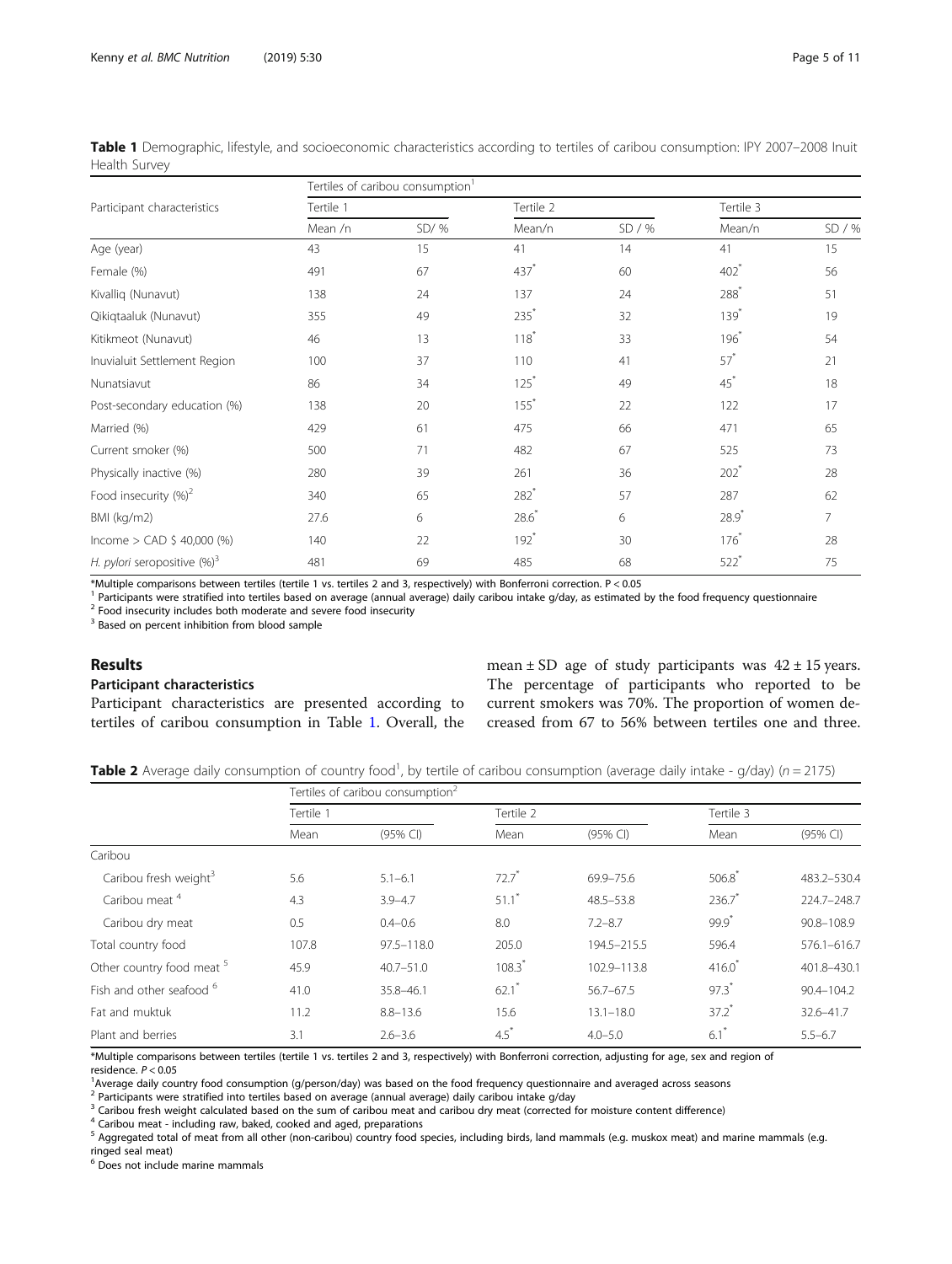Likewise, the percentage of physically inactive participants decreased between tertiles one and three (39 to 28%). Participants in higher tertiles of caribou consumption were more likely to report incomes above CAD \$40, 000, and H. pylori seropositivity. A higher percentage of participants from the Kivalliq and Kitikmeot regions were in the highest tertile of caribou consumption. By contrast, fewer participants from Nunatsiavut, the Qikiqtaaluk region, and the Inuvialuit Settlement Region were represented in the highest tertile of caribou consumption (Table [2\)](#page-4-0).

### Blood biomarkers

Most concentrations of blood nutrients and contaminants remained stable between tertiles (Table 3). Mean (95% CI) concentrations of % eicosapentonoic acid (EPA), magnesium, selenium, and mercury were lower in the third tertile, relative to tertile 1. Mean (95% CI) Hb levels were higher in tertiles two 132.5 (131.3–133.7) g/ L, and three 132.9 (131.8–134.1), relative to tertile one 129.1 (128.1-130.2) (Table [4\)](#page-6-0). Similarly, mean (95% CI) serum ferritin concentrations were higher in tertiles two 58.5 (54.1–63.0) g/L, and three 57.5 (53.1–61.9) g/L, relative to tertile one 50.1  $(46.3-53.9)$  g/L (Table [4\)](#page-6-0).

# Modelled change in hemoglobin and anemia

In multivariable regression, Hb was positively associated  $(P < 0.001)$  with caribou consumption after adjustment for covariates (Table [1\)](#page-4-0), with 0.008 g/L Hb increase per daily gram of caribou consumed (Table [5](#page-6-0)). This translated into approximately 4 g/L Hb increase in participants in the third tertile of caribou consumption (i.e. who reported consuming  $\sim$  500 g/day of caribou, on a wet weight basis). The consumption of other (i.e. non-caribou) country food meat was negatively associated (< 0.001) with Hb (Table [5\)](#page-6-0). Hb decreased by 0.007 g/L per daily gram consumption of other country food meat, which translated into about 0.5 g/L of Hb decrease in participants of the higher tertile of caribou consumption (approximately 80 g).

The overall prevalence of anemia in the study population was  $26.5\%$  $26.5\%$  (24.5 – 28.3%) (Fig. 2). The impact of various scenarios of restricted caribou consumption are presented in Fig. [2](#page-7-0), based on the observed relationship between Hb and consumption of caribou meat, and other country food meat with (Table [5](#page-6-0)). A complete restriction on caribou consumption (i.e. restricting caribou to zero in the models) was associated with an overall 31.9% prevalence of anemia in the study population (18.4% in ISR to 35.2% in Nunavut). A complete restriction on caribou consumption, coupled with the substitution of caribou meat with other country food meat, represented the maximum negative effect of caribou restrictions on the population distribution of Hb levels (Fig. [2\)](#page-7-0). This scenario leads to an overall increase in anemia prevalence of approximately 9% (35.4% prevalence) and was higher among females (37.5% prevalence), participants in the highest tertile of caribou consumption (46.6%), and participants with annual incomes below CAD \$40,000 (36.9%) (Fig. [3](#page-8-0)).

# **Discussion**

Inuit have witnessed climate-related changes on various aspects of their traditional food systems, including changes in the accessibility, availability, and condition, of key country food species [\[18,](#page-10-0) [32](#page-10-0)]. In light of emerging livelihood and public health concerns related to caribou declines across northern Canada [\[33,](#page-10-0) [34](#page-10-0)], we have modelled the role of caribou consumption in the maintenance of nutritional adequacy (anemia) for Inuit adults in

**Table 3** Blood biomarkers of contaminants and nutrients by tertile of caribou consumption: IPY 2007–2008 Inuit Health Survey ( $n = 2175$ )

|                              | Tertiles of caribou intake |               |       |               |           |               |
|------------------------------|----------------------------|---------------|-------|---------------|-----------|---------------|
|                              | Tertile 1                  |               |       |               | Tertile 3 |               |
|                              | Mean                       | $(95%$ CI)    | Mean  | (95% CI)      | Mean      | (95% CI)      |
| Serum vitamin D (nmol/L)     | 59.4                       | $56.9 - 62.0$ | 58.6  | $56.0 - 61.2$ | 55.6      | $53.3 - 57.8$ |
| Plasma vitamin $B_6$ (ng/mL) | 3.5                        | $2.9 - 4.0$   | 2.9   | $2.4 - 3.4$   | 2.8       | $2.1 - 3.5$   |
| Total n-3 fatty acids (%)    | 5.8                        | $5.6 - 6.1$   | 5.7   | $5.5 - 5.9$   | 5.6       | $5.3 - 5.8$   |
| RBC EPA (%)                  | 1.7                        | $1.6 - 1.9$   | 1.5   | $1.4 - 1.6$   | $1.5^*$   | $1.4 - 1.6$   |
| RBC DHA (%)                  | 2.5                        | $2.4 - 2.6$   | 2.6   | $2.5 - 2.7$   | 2.4       | $2.3 - 2.5$   |
| RBC magnesium (mg/L)         | 52.0                       | $50.9 - 53.1$ | 51.3  | $50.4 - 52.2$ | 50.8      | 49.9-51.7     |
| Blood selenium (µq/L)        | 331.7                      | 318.3-345.6   | 306.3 | 294.3-318.9   | $314.4*$  | 301.7-327.7   |
| Blood mercury (µg/L)         | 7.4                        | $6.7 - 8.2$   | 6.3   | $5.8 - 6.8$   | $6.9*$    | $6.3 - 7.5$   |
| Blood lead (µq/L)            | 34.7                       | $32.7 - 36.8$ | 32.8  | $31.1 - 34.6$ | 38.1      | $36.0 - 40.2$ |
| Blood cadmium (µg/L)         | 1.7                        | $1.6 - 1.8$   | 1.5   | $1.4 - 1.6$   | 1.7       | $1.5 - 1.8$   |

\*Multiple comparisons between tertiles (tertile 1 vs. tertiles 2 and 3, respectively) with Bonferroni correction, adjusting for age, sex and region of residence. P < 0.05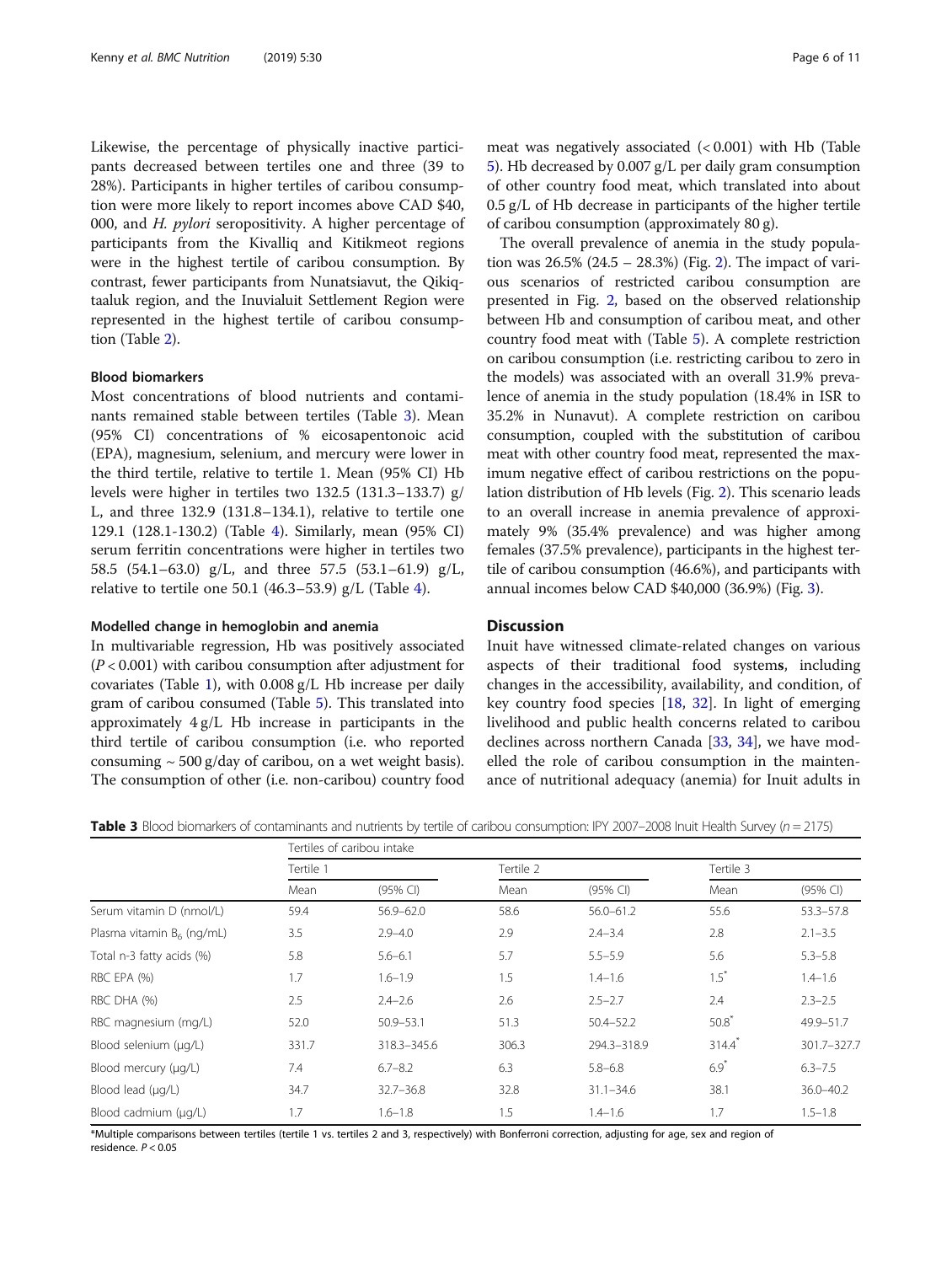|                                                         |           | Tertiles of caribou intake <sup>1</sup> |                 |               |                     |               |
|---------------------------------------------------------|-----------|-----------------------------------------|-----------------|---------------|---------------------|---------------|
|                                                         | Tertile 1 |                                         | Tertile 2       |               | Tertile 3           |               |
|                                                         | Mean      | $(95%$ CI)                              | Mean            | $(95%$ CI)    | Mean                | $(95%$ CI)    |
| Hemoglobin (g/L) $(n = 2175)$                           | 129.1     | 128.1-130.2                             | 132.9           | 131.8-134.1   | 132.5               | 131.3-133.7   |
| Serum ferritin (ng/mL) ( $n = 2095$ )                   | 50.1      | $46.3 - 53.9$                           | $58.5*$         | $54.1 - 63.0$ | $57.5$ <sup>*</sup> | $53.1 - 61.9$ |
| Serum soluble transferrin receptor (mg/L) ( $n = 986$ ) | 1.5       | $1.4 - 1.6$                             | $1.4^{\degree}$ | $1.3 - 1.4$   | $1.4^*$             | $1.4 - 1.5$   |
| Serum hs-C-reactive protein (mg/L) ( $n = 2086$ )       | 3.1       | $2.7 - 3.5$                             | 2.7             | $2.3 - 3.0$   | 2.7                 | $2.4 - 3.0$   |

<span id="page-6-0"></span>**Table 4** Blood biomarkers of anemia and iron status by tertile of caribou consumption ( $n = 2175$ )

\*Multiple comparison with Bonferroni correction, adjusting for age, sex and region of residence.  $p < 0.05$ 

northern Canada. Previous studies among Inuit adults have reported a positive association between country food consumption, serum ferritin [[24\]](#page-10-0), and Hb [\[6](#page-9-0)]. The positive association between average daily (annual average) caribou consumption (g/day), serum ferritin, and Hb suggests that barriers to consuming caribou (whether through species decline, associated harvest regulations, and/or other socioeconomic factors that limit subsistence harvests) may represent a concern for public health, including nutrient deficiencies (such as zinc deficiency, associated with diseases such as diabetes and immunological effects [\[35](#page-10-0)]) and anemia. While caribou may be substituted for other country food species (e.g. moose or geese), micronutrient levels in the alternate

**Table 5** Multivariable linear regression<sup>1</sup> coefficients for hemoglobin, with both dietary and non-dietary determinants as independent variables<sup>2</sup>. Inuit adults: International Polar Year Inuit Health Survey, 2007–2008

|                                          | Coefficient | SF    | P     |
|------------------------------------------|-------------|-------|-------|
| Constant                                 | 123.741     | 3.093 | 0.000 |
| Caribou consumption (g/day) <sup>3</sup> | 0.008       | 0.003 | 0.009 |
| Other CF consumption $(q/day)^4$         | $-0.008$    | 0.004 | 0.020 |
| Age (years)                              | $-0.139$    | 0.030 | 0.000 |
| Male sex                                 | 14.243      | 0.818 | 0.000 |
| Region                                   | 0.869       | 0.300 | 0.004 |
| Current smoker                           | $-0.457$    | 0.873 | 0.601 |
| BMI ( $kg/m2$ )                          | 0.204       | 0.061 | 0.001 |
| Postsecondary education                  | 0.919       | 0.512 | 0.073 |
| Married                                  | 1.233       | 0.788 | 0.118 |
| Income above CAD \$40,000                | $-0.011$    | 0.015 | 0.459 |
| H. pylori seropositivity (% inhibition)  | $-0.263$    | 0.815 | 0.747 |
| Food insecure                            | $-2.096$    | 0.813 | 0.010 |

<sup>1</sup> Model  $R^2$  = 0.23; Model adjusted  $R^2$  = 0.22<br><sup>2</sup> Sex, region, smoking status, marital status, post-secondary education,

income, and food insecurity (includes both moderate and severe food security) were treated as binary or dummy variables

<sup>3</sup> Average daily caribou meat consumption (g/person/day) was based on the food frequency questionnaire and was averaged across seasons. Average caribou meat consumption was expressed on a fresh weight basis as sum of caribou meat and caribou dry meat (corrected for moisture content difference) <sup>4</sup> Other country food consumption represented the aggregated total of meat from all other (non-caribou) country food species, including birds, land mammals (e.g. muskox meat) and marine mammals (e.g. ringed seal meat)

diet may be diminished and result in deficiencies in some individuals  $[18, 19]$  $[18, 19]$  $[18, 19]$ . It is important to note, however, that no empirical research has examined changes in nutrition, food security, or public health status, in relation to caribou (or other wildlife) declines and/or related wildlife conservation measures (e.g. harvest quotas) in the Arctic  $[11]$  $[11]$ . Given the already high prevalence (up to 68.8%) of food insecurity (i.e. the state of inadequate access to sufficient, safe/nutritious and culturally preferred foods, including country foods) among Inuit in Northern Canada [[36\]](#page-10-0), and its adverse association with dietary quality (e.g. higher intake of carbohydrates, and lower intakes of key nutrients such as vitamins C and D, calcium, magnesium, iron, fibre and folate) and blood biomarkers of nutritional status (e.g. lower hemoglobin and serum ferritin levels) documented among Inuit [\[37](#page-10-0)], wildlife declines, harvest restrictions, and other factors limiting country food access for Inuit need to be approached (i.e. monitored and responded to, through by appropriate policies and interventions) from a public health perspective.

Although country foods remain vital to the health and wellness of Arctic Indigenous Peoples [[10](#page-9-0)], the public health implications of species declines and harvest restrictions in the Canadian north have not been well studied. While hunting pressures by humans can exacerbate caribou declines, they are not generally recognized as the ultimate cause of population declines [\[16](#page-10-0), [33](#page-10-0)]. Yet, the health consequences of these declines would be experienced directly by Inuit and other northern Indigenous Peoples who rely on caribou for food security and nutritional adequacy. In Madagascar, wildlife consumption ("bush meat") contributed approximately 0.7 g/dL to Hb levels in children, and a modelled restriction in bush meat access resulted in an estimated 29% increase in the number of cases of childhood anemia [\[31](#page-10-0)]. Nevertheless, even at the international scale, studies on the impact of wildlife depletion and harvest restrictions on food security and human health are limited.

It is important to note that the etiology of anemia among Inuit is not fully understood [[5\]](#page-9-0), and recent evidence recognizes non-dietary/nutritional factors (e.g. poverty, household crowding, food insecurity, lead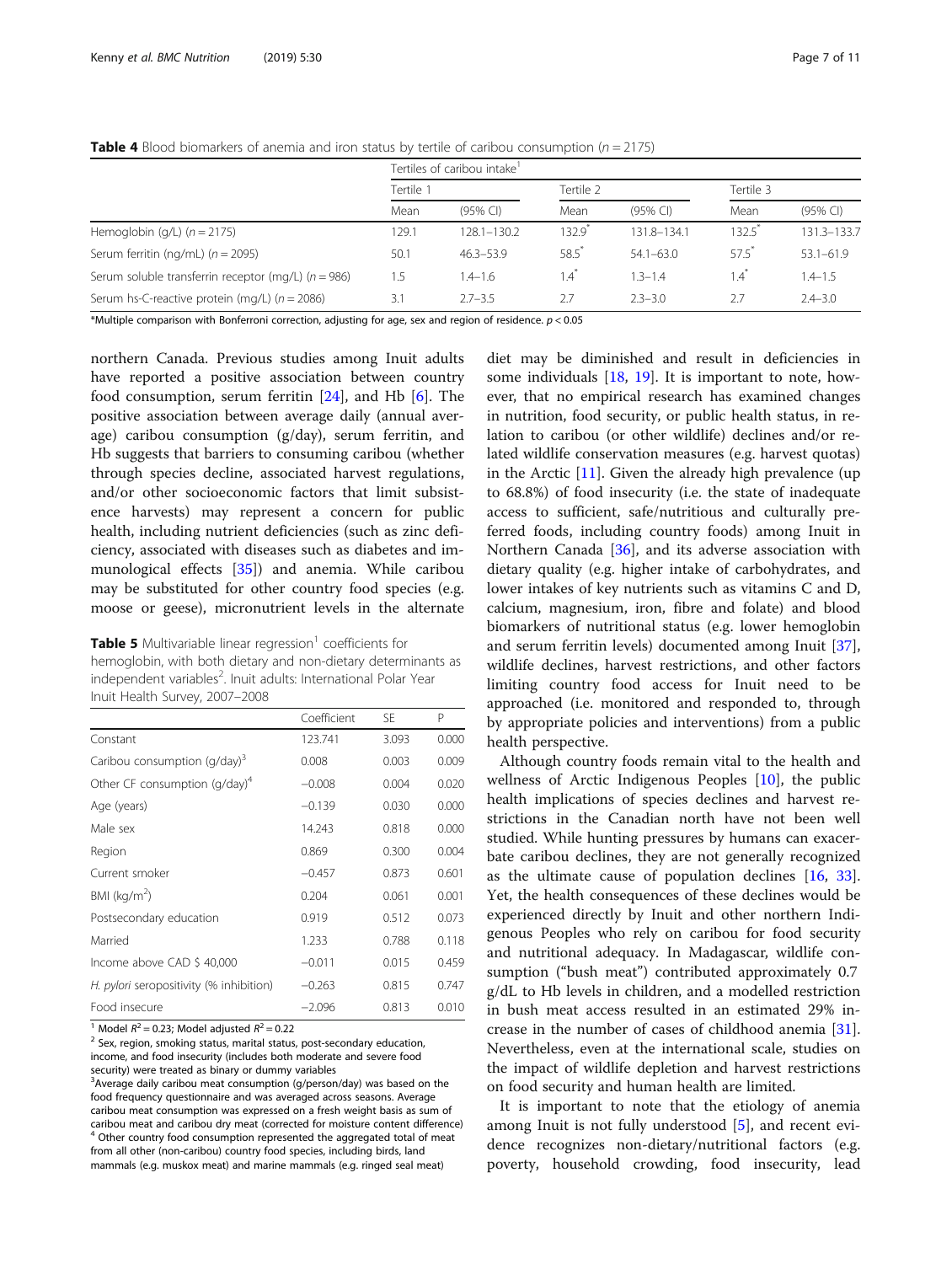<span id="page-7-0"></span>

exposure, H. pylori infection, inflammation, chronic blood loss, and impaired iron absorption and/or utilization)  $[6, 38]$  $[6, 38]$  $[6, 38]$  $[6, 38]$ . There is also concern that exposure to heavy metals (e.g. lead and mercury) from consumption of country foods may expose individuals to unsafe levels of environmental contaminants and represent concern for anemia (e.g. lead interference with heme biosynthesis). Lead exposure among Inuit has been investigated as a potential cause of anemia and has been found to be negatively associated with Hb in men [\[6](#page-9-0)]. In this study, most concentrations of blood nutrients and contaminants remained stable between tertiles of caribou consumption. However, we observed that mean concentrations of %EPA, magnesium, selenium, and mercury were lower in the highest tertile of caribou

consumption relative to the lowest tertile. It is noteworthy that although country foods are rich sources of heme iron [[23\]](#page-10-0), consumption of total other country food meat (i.e. non-caribou country food meat) was negatively associated with Hb in this study. Frequency of marine mammal consumption has been documented as an independent negative predictor of Hb concentrations in the Inuit population of Canada [\[6](#page-9-0)]. It is postulated that high red blood cell EPA status, corresponding to higher intake of marine mammals [[39\]](#page-10-0), may contribute to anemia in this population [\[6](#page-9-0)]. Higher intakes of n-3 fatty acids may alter platelet function and/or hemostasis and lead to increased gastrointestinal blood loss [[40](#page-10-0)]. Thus, high intakes of caribou may reflect lower intakes of marine mammals,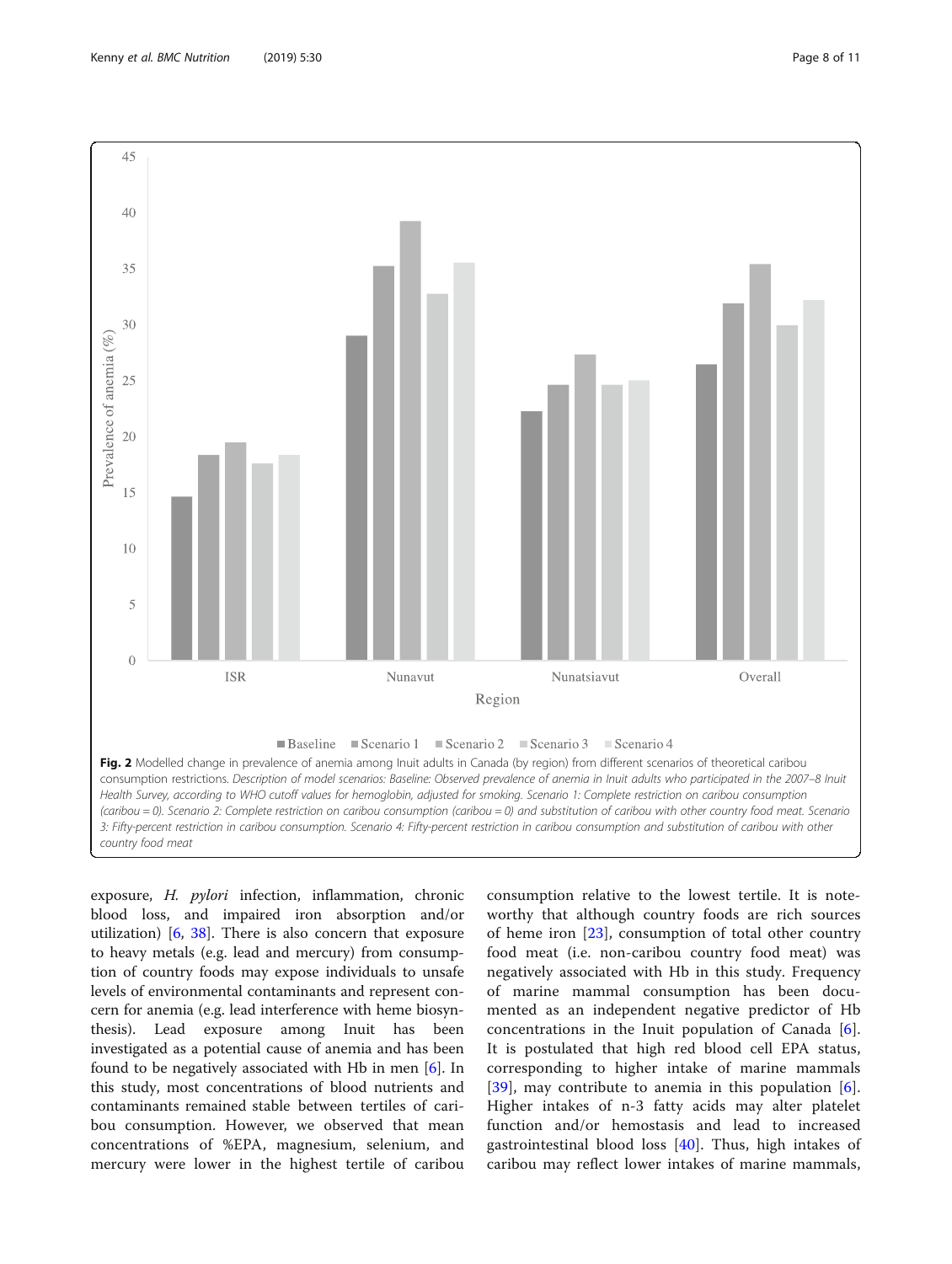

<span id="page-8-0"></span>

contributing to improved iron status and Hb concentrations.

Women of childbearing age, as well as pregnant and lactating women, who are at increased risk of iron deficiency and inadequacies of magnesium and zinc [\[41](#page-10-0), [42](#page-10-0)] may be at increased risk of adverse health outcomes from restrictions on caribou harvests. This has significant implications for health and social equity, as maternal health and disadvantage have important consequences for intergenerational equity, including child growth and development [\[43\]](#page-10-0). In low- and middle-income countries, for example, maternal anemia status is one of the most significant predictors of anemia in children [\[44\]](#page-10-0). Although a low prevalence of iron-deficiency anemia has been documented among Inuit children in Nunavut [[38\]](#page-10-0), iron depletion was highly prevalent (33%) among Inuit children in Nunavik, where food insecure children also had a greater burden of nutritional deficiencies and slower linear growth [[45](#page-10-0)]. As described above, the human health effects of wildlife depletion have not been well studied, accordingly the public health risks are largely unknown. Public health interventions for the treatment and prevention of iron deficiency anemia generally include iron supplementation and fortification. Nutrient supplementation strategies such as

"Sprinkles" [[46](#page-10-0)], for instance, have been included in strategies to prevent anemia in Indigenous children of northern Canada [[47](#page-10-0), [48\]](#page-10-0). While anemia among premenopausal Inuit women is largely attributed to low iron /depleted iron stores  $[6, 7]$  $[6, 7]$  $[6, 7]$ , the vast majority of anemia cases among Inuit men and post-menopausal women are unexplained by iron status [\[6](#page-9-0)]. The clinical significance of anemia among Inuit has not, to our knowledge, been established or described in the literature, and requires further study and monitoring – particularly in light of biodiversity declines.

# Limitations

Several important study limitations warrant mention. First, this study is based on cross sectional data which precludes the direct inference of causality. Thus, the relationship between caribou consumption and hemoglobin levels observed in this study warrants further examination through dedicated case studies, that include both epidemiological designs, but also participatory communityengaged methods to capture the many wellbeing and psychosocial impacts of caribou declines on public health. Second, caribou consumption estimated from the FFQ reflects the average diet during the twelve months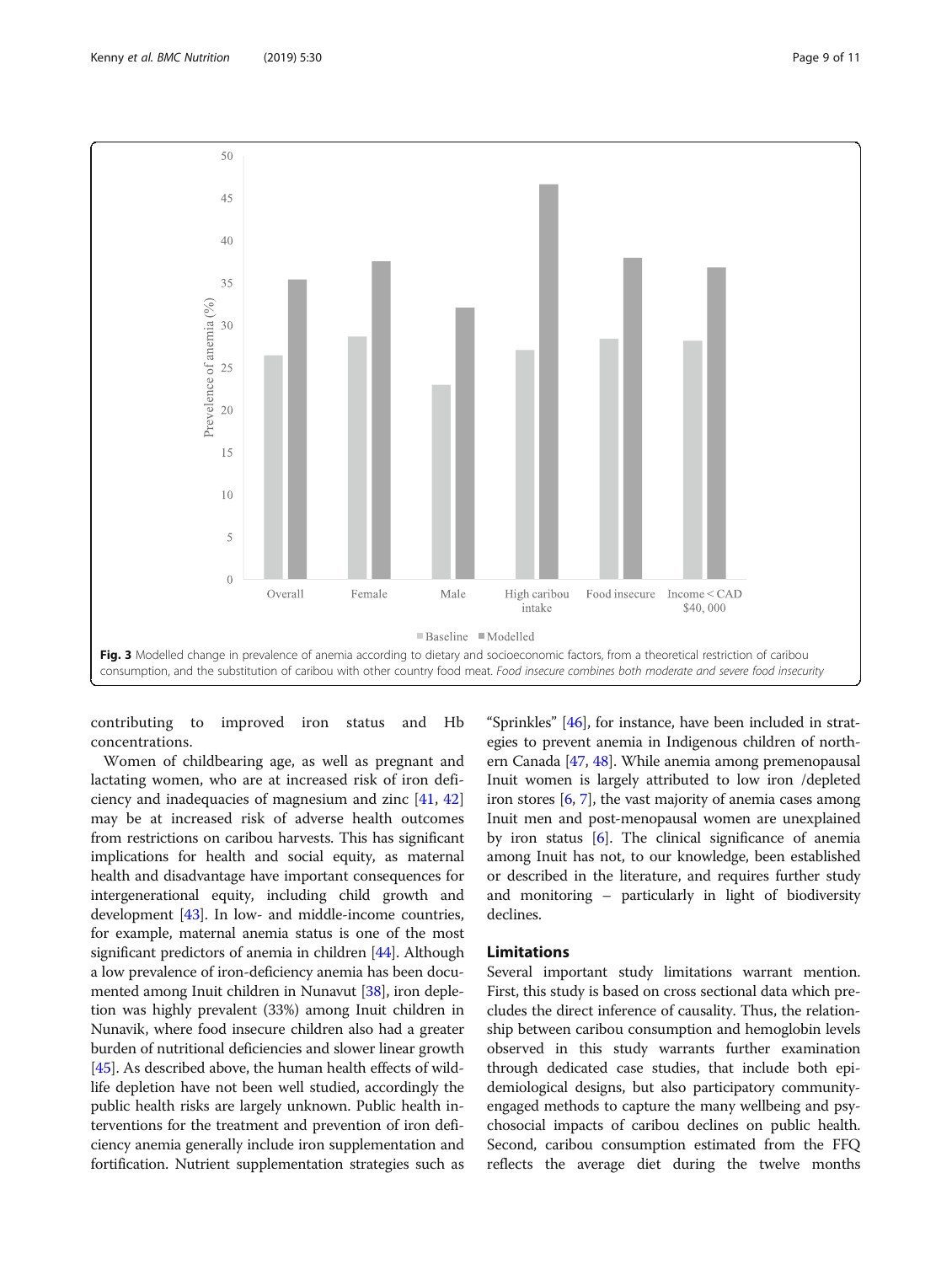<span id="page-9-0"></span>preceding the interview, while blood biomarkers reflect a single time point (in the late summer/fall). Accordingly, the relationship observed between caribou consumption and blood biomarkers may differ throughout the year. Third, data from the Inuit Health Survey is aggregated at the regional level, which precluded the possibility of linking human health measures to the status of northern caribou populations. Data for all regions was thus combined and modelled at the population level; however, this may have obscured region, age, and sex risk factors [6]. Nevertheless, this is the first study, to our knowledge, that has attempted to establish empirical links between country food consumption and human health status in the Arctic.

# Conclusion

The prevalence of anemia is high in the Inuit adult population of Canada and restricted access to caribou has the potential to further exacerbate this issue. Inuit communities and organizations, conservation scientists, and public health practitioners must work together to implement integrated solutions that ensure the sustainability of caribou populations over the long term, while sustaining food security and public health in the interim. Preventing anemia will also necessitate support to address systemic inequalities (e.g. education, food insecurity and infection) among Inuit [6].

#### Abbreviations

BMI: Body mass index; CF: Country food; DHA: Docosahexaenoic acid; EPA: Eicosapentonoic acid; hb: Hemoglobin; hs: High sensitivity; IHS: Inuit Health Survey; RBC: Red blood cell

#### Acknowledgements

The authors wish to recognize and extend their appreciation to all participating community members, community and health organizations, nurses, technicians, Drs. Grace Egeland, Kue Young, Hope Weiler and the Steering Committees, of the Canadian IPY IHS. We gratefully acknowledge the National Inuit Health Survey Working Group for reviewing this manuscript and providing invaluable feedback.

#### Funding

The Inuit Health Survey was realized with funding (design of the study and data collection) from The Government of Canada Federal Program for International Polar Year, Canadian Institutes of Health Research, Health Canada, the Northern Contaminant Program of the Government of Canada, ArcticNet, Canada Research Chair Program, and the Canadian Foundation for Innovation. Funding for the analysis and interpretation of data, as well as the writing of this manuscript was provided by the Canada Research Chair Program and the Nasivvik Centre for Inuit Health and Changing Environments.

#### Availability of data and materials

The data are not publicly available due to research participant privacy/ consent and data ownership agreements with the participating communities. Any request of the raw data will be reviewed by the National Inuit Health Survey Working Group that represents the interests of the participating stakeholders.

#### Authors' contributions

TK conceived of the research question (based on research priorities expressed by communities included in this study), performed the statistical analyses, interpreted the data, and drafted the manuscript. XH, assisted with the analysis and interpretation of the data and provided feedback on the

drafted manuscript. HMC and SDW provided feedback on the drafted manuscript. JAJ, HMC and HVK were involved in the design, data collection, and/or analysis of data from the 2007–2008 Inuit Health Survey. They all, along with SDW, provided feedback on the analysis and interpretation of the data, as well as the drafted manuscript. All authors read and approved the final manuscript.

#### Ethics approval and consent to participate

Ethical approval for the IHS was granted by McGill University (Faculty of Medicine Institutional Review Board). All participants of the IHS provided informed consent. The University of Ottawa (Health Sciences and Science Research Ethics Board, file number H05–15-16) granted ethical clearance for secondary analysis of data. Scientific Research Licenses for the IHS were obtained from northern research granting institutions (Qaujisaqtulirijikkut (Nunavut), and the Aurora Research Institute (Northwest Territories)).

#### Consent for publication

No individual data is presented.

#### Competing interests

The authors declare that they have no competing interests.

#### Publisher's Note

Springer Nature remains neutral with regard to jurisdictional claims in published maps and institutional affiliations.

#### Author details

<sup>1</sup>Department of Biology, University of Ottawa, 30 Marie Curie Private, Ottawa ON K1N 6N5, Canada. <sup>2</sup>Department of Human Nutrition, St. Francis Xavier University, 2320 Notre Dame Avenue, Antigonish, NS B2G 2W5, Canada. <sup>3</sup> Centre for Indigenous Peoples' Nutrition and Environment, McGill University, 21111 Lakeshore Road, Ste-Anne-de-Bellevue H9X 3V9, QC, Canada. <sup>4</sup>School of Dietetics and Human Nutrition, McGill University, 21111 Lakeshore Road, Ste-Anne-de-Bellevue H9X 3V9, QC, Canada. <sup>5</sup>Department of Geography Environment and Geomatics, University of Ottawa, 60 University, Ottawa, ON K1N 6N5, Canada.

### Received: 9 July 2017 Accepted: 30 April 2019 Published online: 16 May 2019

#### References

- McLean E, Cogswell M, Egli I, Wojdyla D. Worldwide prevalence of anaemia, WHO vitamin and mineral nutrition information system, 1993–2005. Public Health Nutr. 2009;12:444–54.
- 2. WHO. Haemoglobin concentrations for the diagnosis of anaemia and assessment of severity. 2011 [Internet]. Geneva; 2015. Available from: [http://](http://www.who.int/vmnis/indicators/haemoglobin.pdf) [www.who.int/vmnis/indicators/haemoglobin.pdf](http://www.who.int/vmnis/indicators/haemoglobin.pdf)
- 3. Khambalia AZ, Aimone AM, Zlotkin SH. Burden of anemia among indigenous populations. Nutr Rev. 2011;69:693–719.
- 4. DeMaeyer EM, Adiels-Tegman M. The prevalence of anaemia in the world. La prevalence de l'anémie dans le monde. World Health Stat Q. Rapport trimestriel de statistiques sanitaires mondiales. 1985;38:302–16.
- Jamieson JA, Kuhnlein HV. The paradox of anemia with high meat intake: a review of the multifactorial etiology of anemia in the Inuit of North America. Nutr Rev. 2008;66:256–71.
- Jamieson JA, Weiler HA, Kuhnlein HV, Egeland GM. Prevalence of unexplained anaemia in Inuit men and Inuit post-menopausal women in northern Labrador: international polar year Inuit health survey. Can J Public Health. 2016;107:e81–7.
- 7. Plante CL, Blanchet C, Rochette L, O Brien HT. Prevalence of anemia among Inuit women in Nunavik, Canada. IJCH. 2011;70:154–65.
- Petry N, Olofin I, Hurrell R, Boy E, Wirth J, Moursi M, et al. The Proportion of Anemia Associated with Iron Deficiency in Low, Medium, and High Human Development Index Countries: A Systematic Analysis of National Surveys. Nutrients.2016;8:693.
- 9. Jamieson JA, Kuhnlein HV, Weiler HA, Egeland GM. Higher n3-fatty acid status is associated with lower risk of iron depletion among food insecure Canadian Inuit women. BMC Public Health. 2013;13:289.
- 10. Kuhnlein HV, Receveur O. Local cultural animal food contributes high levels of nutrients for Arctic Canadian indigenous adults and children. J Nutr. 2007;137:1110–4.